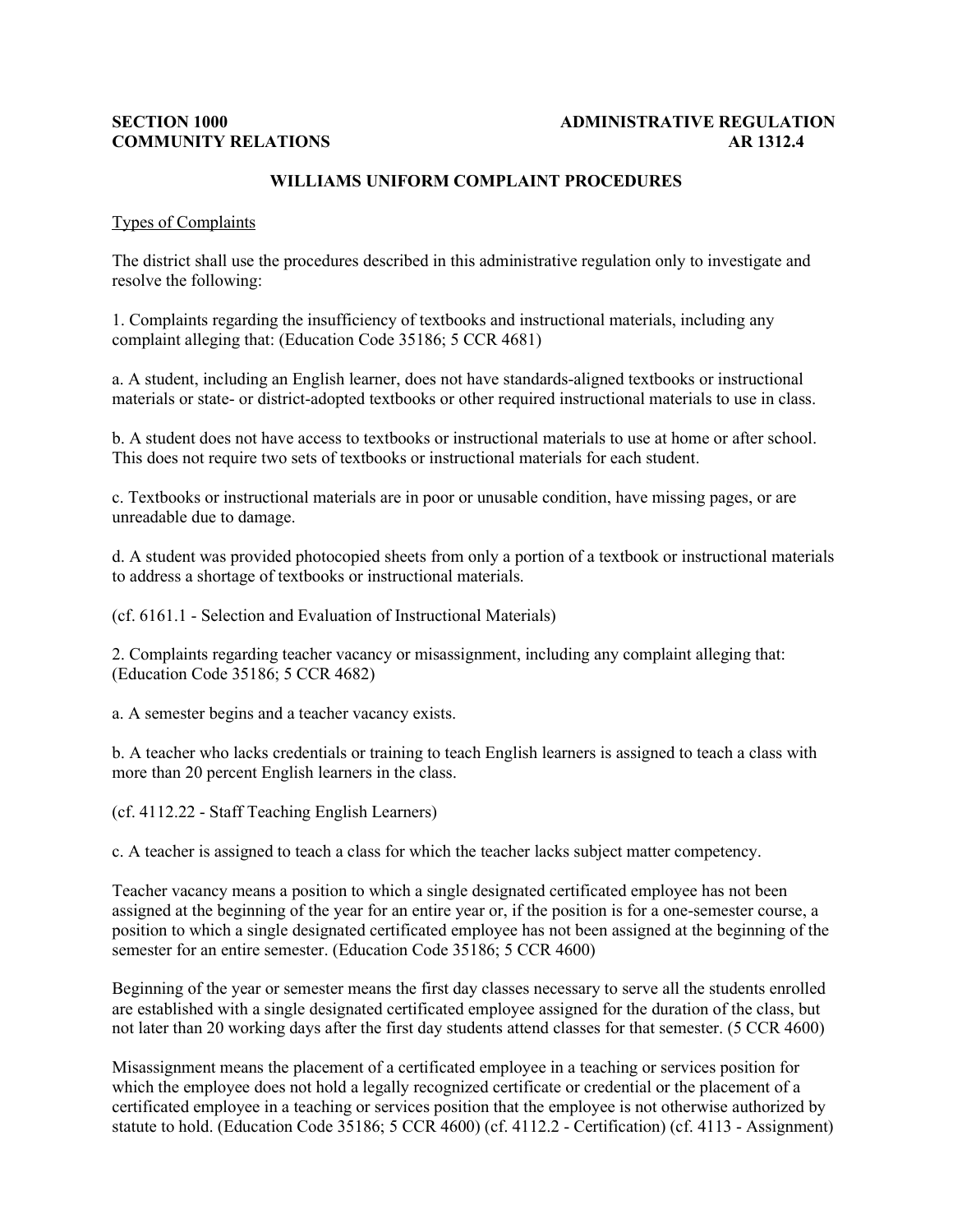3. Complaints regarding the condition of school facilities, including any complaint alleging that: (Education Code 35186; 5 CCR 4683)

a. A condition poses an emergency or urgent threat to the health or safety of students or staff.

Emergency or urgent threat means structures or systems that are in a condition that poses a threat to the health and safety of students or staff while at school, including, but not limited to, gas leaks; nonfunctioning heating, ventilation, fire sprinklers, or air-conditioning systems; electrical power failure; major sewer line stoppage; major pest or vermin infestation; broken windows or exterior doors or gates that will not lock and that pose a security risk; abatement of hazardous materials previously undiscovered that pose an immediate threat to students or staff; structural damage creating a hazardous or uninhabitable condition; or any other condition deemed appropriate. (Education Code 17592.72)

b. A school restroom has not been cleaned, maintained, or kept open in accordance with Education Code 35292.5.

Clean or maintained school restroom means a school restroom has been cleaned or maintained regularly, is fully operational, or has been stocked at all times with toilet paper, soap, or paper towels or functional hand dryers. (Education Code 35292.5)

Open restroom means the school has kept all restrooms open during school hours when students are not in classes and has kept a sufficient number of restrooms open during school hours when students are in classes. This does not apply when the temporary closing of the restroom is necessary for student safety or to make repairs. (Education Code 35292.5)

In any district school serving any of grades 6-12 in which 40 percent or more of the students in the school or school attendance area are from low-income families, as defined in 20 USC 6314, a complaint may be filed alleging noncompliance with the requirement of Education Code 35292.6 to stock, at all times, at least half of the restrooms in the school with feminine hygiene products and to not charge students for the use of such products.

4. Complaints regarding the noncompliance of a license-exempt California State Preschool Program (CSPP) with health and safety standards specified in Health and Safety Code 1596.7925 and related state regulations, including any complaint alleging that: (Education Code 8235.5; Health and Safety Code 1596.7925)

a. The preschool does not have outdoor shade that is safe and in good repair.

b. Drinking water is not accessible and/or readily available throughout the day.

c. The preschool does not provide safe and sanitary restroom facilities with one toilet and handwashing fixture for every 15 children.

d. Restroom facilities are not available only for preschoolers and kindergartners.

e. The preschool program does not provide visual supervision of children at all times.

f. Indoor or outdoor space is not properly contained or fenced or does not provide sufficient space for the number of children using the space at any given time.

g. Playground equipment is not safe, in good repair, or age appropriate.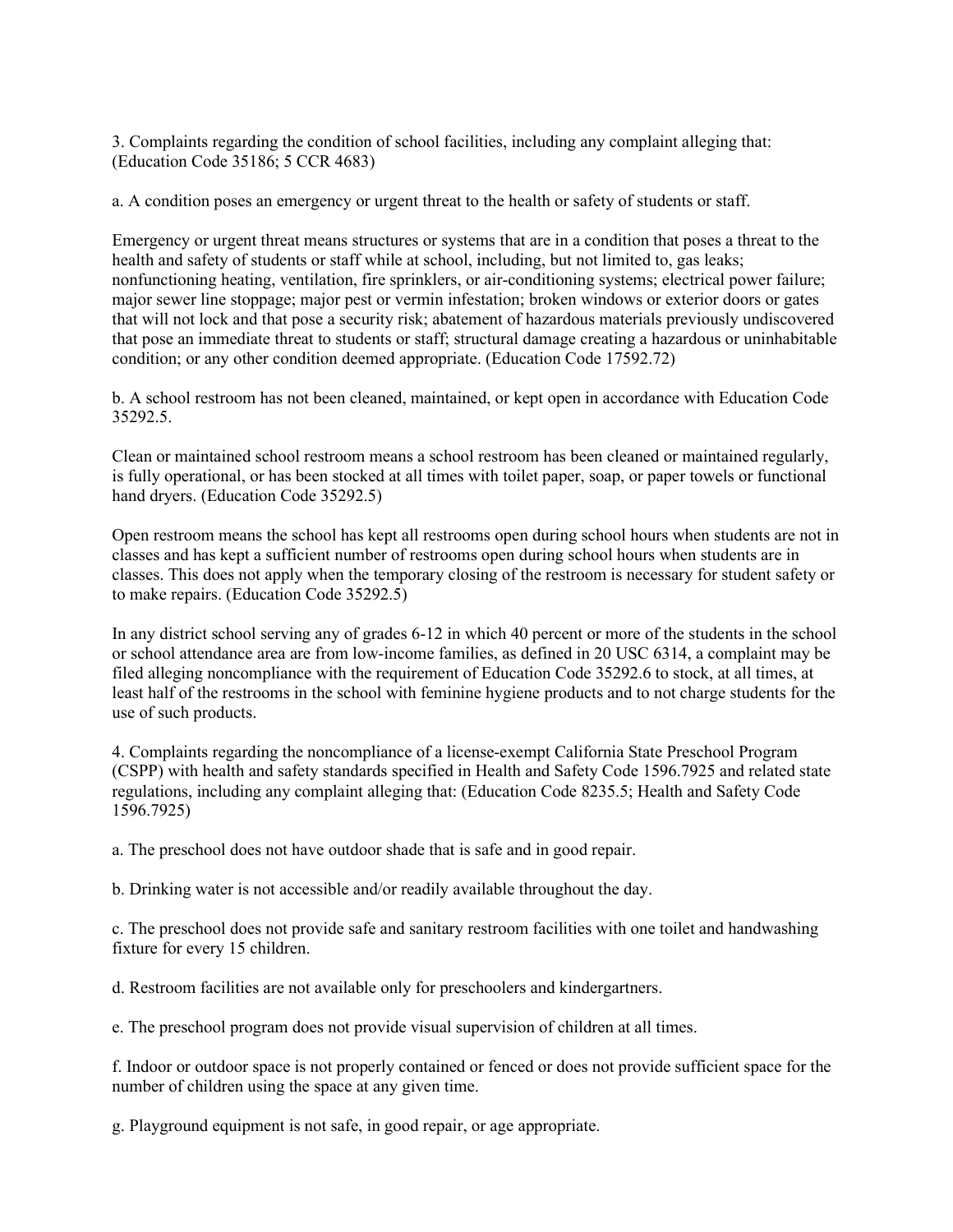## Forms and Notices

The Superintendent or designee shall ensure a Williams complaint form is available at each school. However, complainants need not use the district's complaint form in order to file a complaint. (Education Code 35186; 5 CCR 4680)

The Superintendent or designee shall ensure that the district's complaint form specifies the location for filing a complaint and contains a space to indicate whether the complainant desires a response to the complaint. A complainant may add as much text to explain the complaint as desired. (Education Code 8235.5, 35186; 5 CCR 4680)

The Superintendent or designee shall post in each classroom in each school a notice containing the components specified in Education Code 35186. In each license-exempt CSPP classroom, a notice containing the components specified in Education Code 8235.5 shall be posted. (Education Code 8235.5, 35186)

# Filing of Complaint

A complaint alleging any condition(s) specified in the section "Types of Complaints" above shall be filed with the principal or designee as appropriate, at the school in which the complaint arises. A complaint about problems beyond the authority of the principal shall be forwarded to the Superintendent or designee in a timely manner, but not to exceed 10 working days. Complaints may be filed anonymously. (Education Code 8235.5, 35186; 5 CCR 4680)

## Investigation and Response

The principal/preschool administrator or a designee of the Superintendent shall make all reasonable efforts to investigate any problem within their authority. (Education Code 8235.5, 35186; 5 CCR 4685)

Investigation of a complaint regarding preschool health or safety issues shall begin within 10 calendar days of receipt of the complaint. (Education Code 8235.5)

The principal or Superintendent's designee shall remedy a valid complaint within a reasonable time period not to exceed 30 working days from the date the complaint was received. (Education Code 8235.5, 35186; 5 CCR 4685)

If the complainant has indicated on the complaint form a desire to receive a response to the complaint, the principal or Superintendent's designee shall report the resolution of the complaint to the complainant within 45 working days of the initial filing of the complaint. If the principal/preschool administrator makes this report, the information shall be reported at the same time to the Superintendent or designee. (Education Code 8235.5, 35186; 5 CCR 4680, 4685)

When Education Code 48985 is applicable and the complainant has requested a response, the response shall be written in English and in the primary language in which the complaint was filed. (Education Code 8235.5, 35186)

If a complainant is not satisfied with the resolution of a complaint, the complainant has the right to describe the complaint to the Governing Board at a regularly scheduled meeting. (Education Code 8235.5, 35186; 5 CCR 4686)